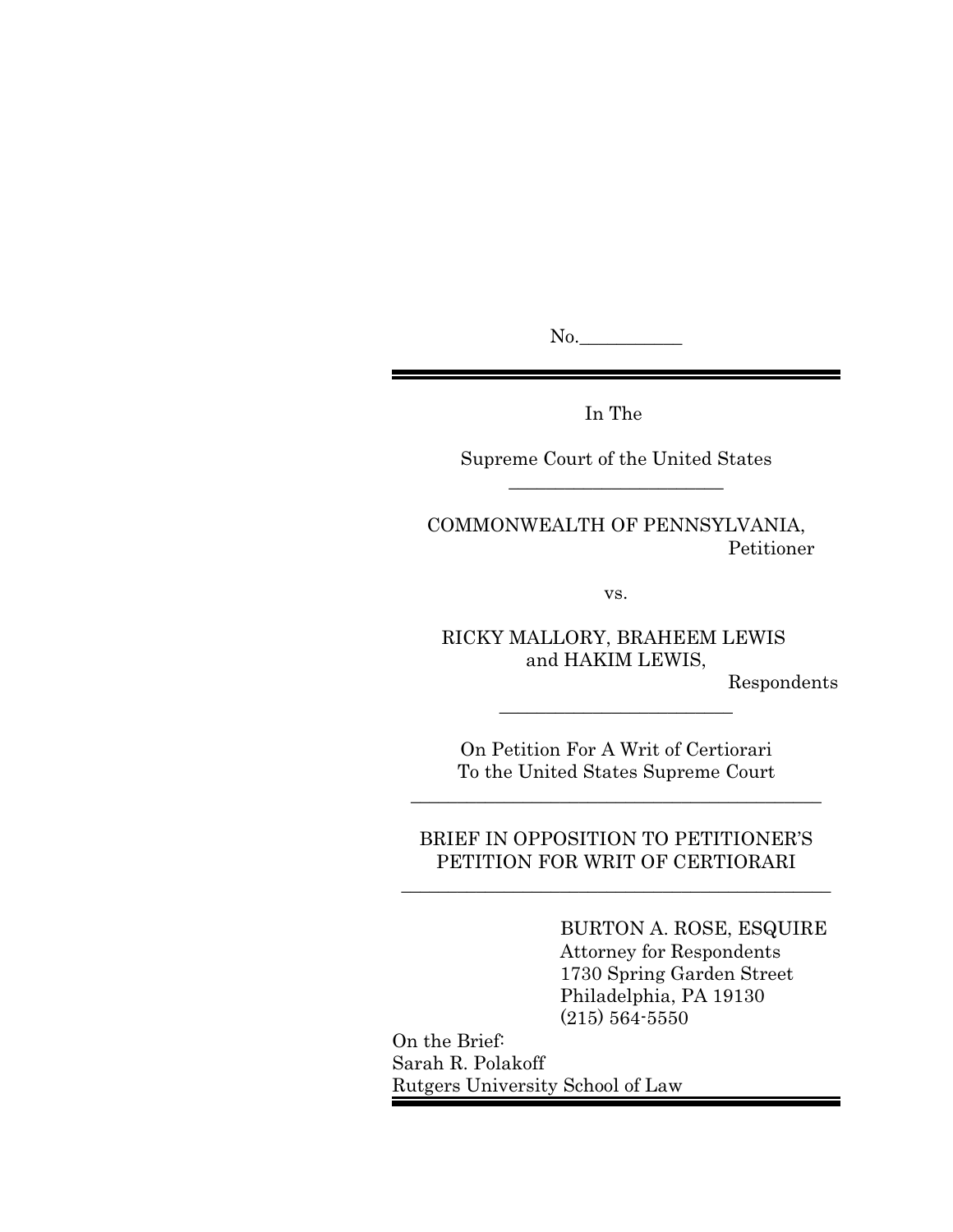# TABLE OF CONTENTS

i

# Page

| TABLE OF AUTHORITIES                                                                                                                   |
|----------------------------------------------------------------------------------------------------------------------------------------|
| . ii                                                                                                                                   |
| STATEMENT OF THE CASE                                                                                                                  |
| . 1                                                                                                                                    |
| STATEMENT OF REASONS FOR DENYING<br>PETITION FOR WRIT OF CERTIORARI<br>FILED BY THE COMMONWEALTH OF<br>PENNSYLVANIA<br>3               |
| THE DECISION OF THE PENNSYLVANIA<br>SUPREME COURT WAS NOT<br>INCONSISTENT WITH THIS COURT'S<br>PREVIOUS RULINGS<br>-3                  |
| THE DECISION OF THE PENNSYLVANIA<br><b>SUPREME COURT DOES NOT</b><br>REPRESENT A FINAL RULING ON AN<br>ISSUE OF FEDERAL CONSTITUTIONAL |
| $CONCLUSION. \ldots \ldots \ldots \ldots \ldots \ldots \ldots$<br>11                                                                   |
| <b>CERTIFICATE OF SERVICE</b><br>12<br>.                                                                                               |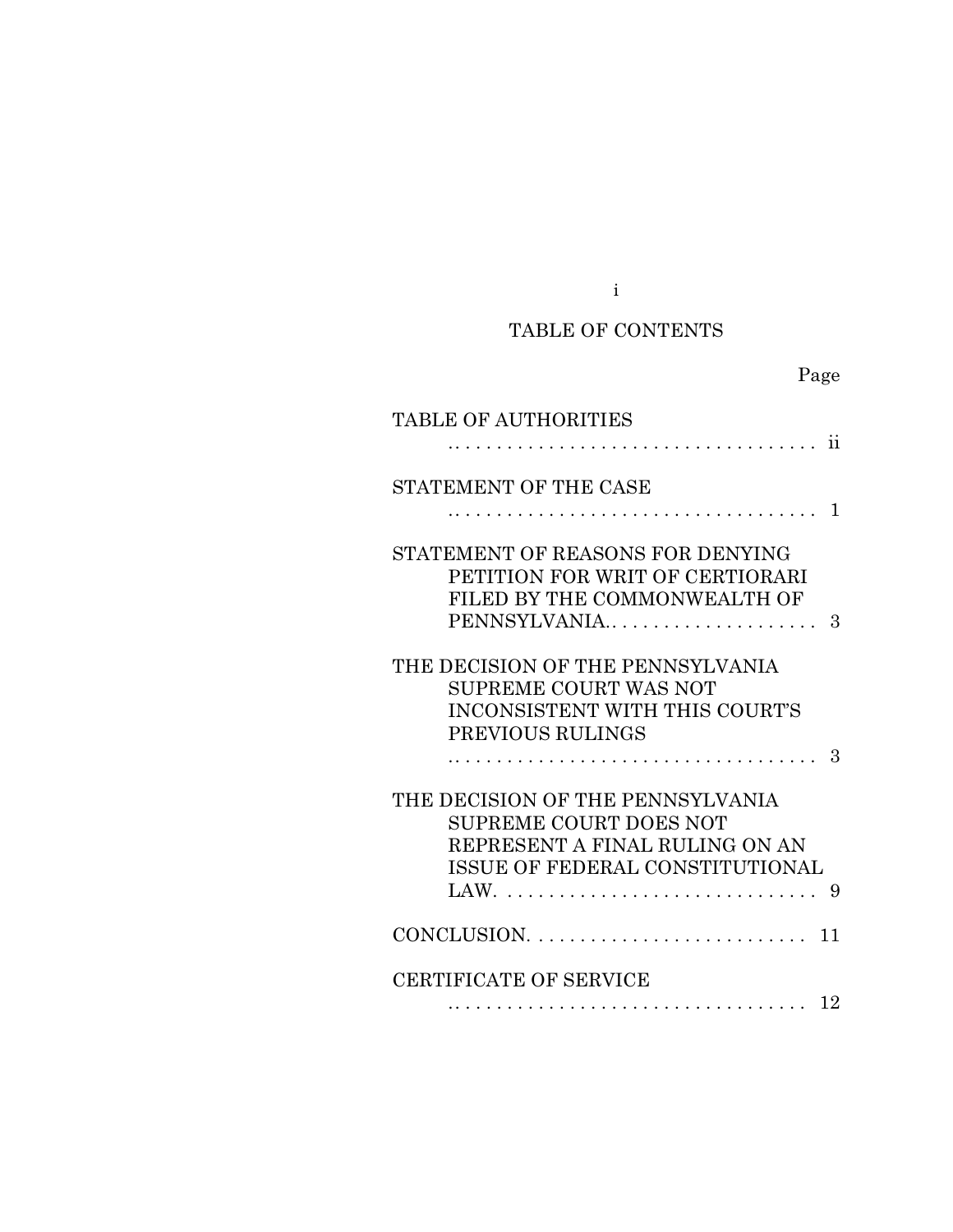# TABLE OF AUTHORITIES

ii

| Page<br>Arizona v. Fulminante, 499 U.S. 279, 308 (1991)                                                                                      |
|----------------------------------------------------------------------------------------------------------------------------------------------|
| Commonwealth v. Lassiter, 722 A. 2d 657, 664 (Pa.<br>10                                                                                      |
| Commonwealth v. Mallory, et al, 888 A. 2d 854 (Pa.<br>Super. 2005) $\dots \dots \dots \dots \dots \dots \dots \dots \dots \dots \dots \dots$ |
| Deck v. Missouri, 544 U.S. 622 (2005)<br>. 8                                                                                                 |
| Duncan v. Louisiana, 39 U.S. 145 (1968)<br>$\ldots 5, 7$<br>.                                                                                |
| Florida v. Nixon, 543 U.S. 175 (2004)<br>4,6                                                                                                 |
| Hill v. Lockhart, 474 U.S. 52 (1985)                                                                                                         |
| Jones v. Barnes, 463 U.S. 745 (1983)<br>6                                                                                                    |
| Lockhart v. Fretwell, 506 U.S. 364 (1993)<br>$\overline{4}$                                                                                  |
| McCaskle v. Wiggins, 465 U.S. 168 (1994)<br>8                                                                                                |
| McGurk v. Stemberg, 163 F. 3d 470 (8 <sup>th</sup> Cir. 1998).<br>8                                                                          |
|                                                                                                                                              |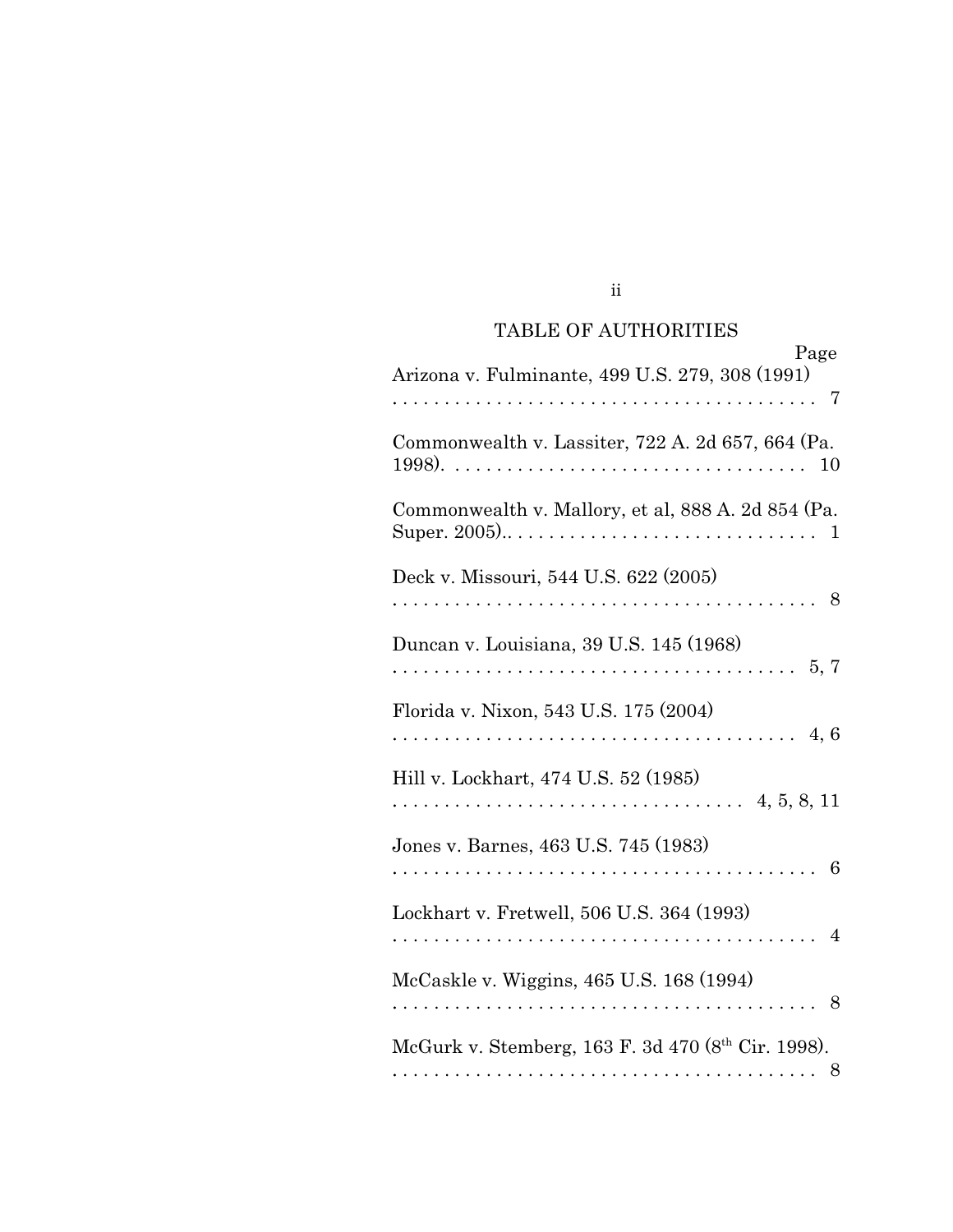| Michigan v. Long, 463 U.S. 1032, 1039 (1983)<br>-9         |
|------------------------------------------------------------|
| Oregon v. Guzek, 546 U.S. 517, 521 (2006)<br>9             |
| Rodriquez v. United States, 395 U.S. 327 (1969)            |
| Roe v Flores-Ortega, 528 U.S. 470 (2000)                   |
| Strickland v. Washington, 466 U.S. 668 (1984)              |
| Sullivan v. Louisiana, 508 U.S. 275 (1993)                 |
| United States v. Gonzalez-Lopez, 548 U.S. 140 (2006)       |
| United States v. Owens, 483 F. 3d 48 (1st Cir. 2007)<br>10 |
| Waller v. Georgia, 467 U.S. 39 (1984)                      |

iii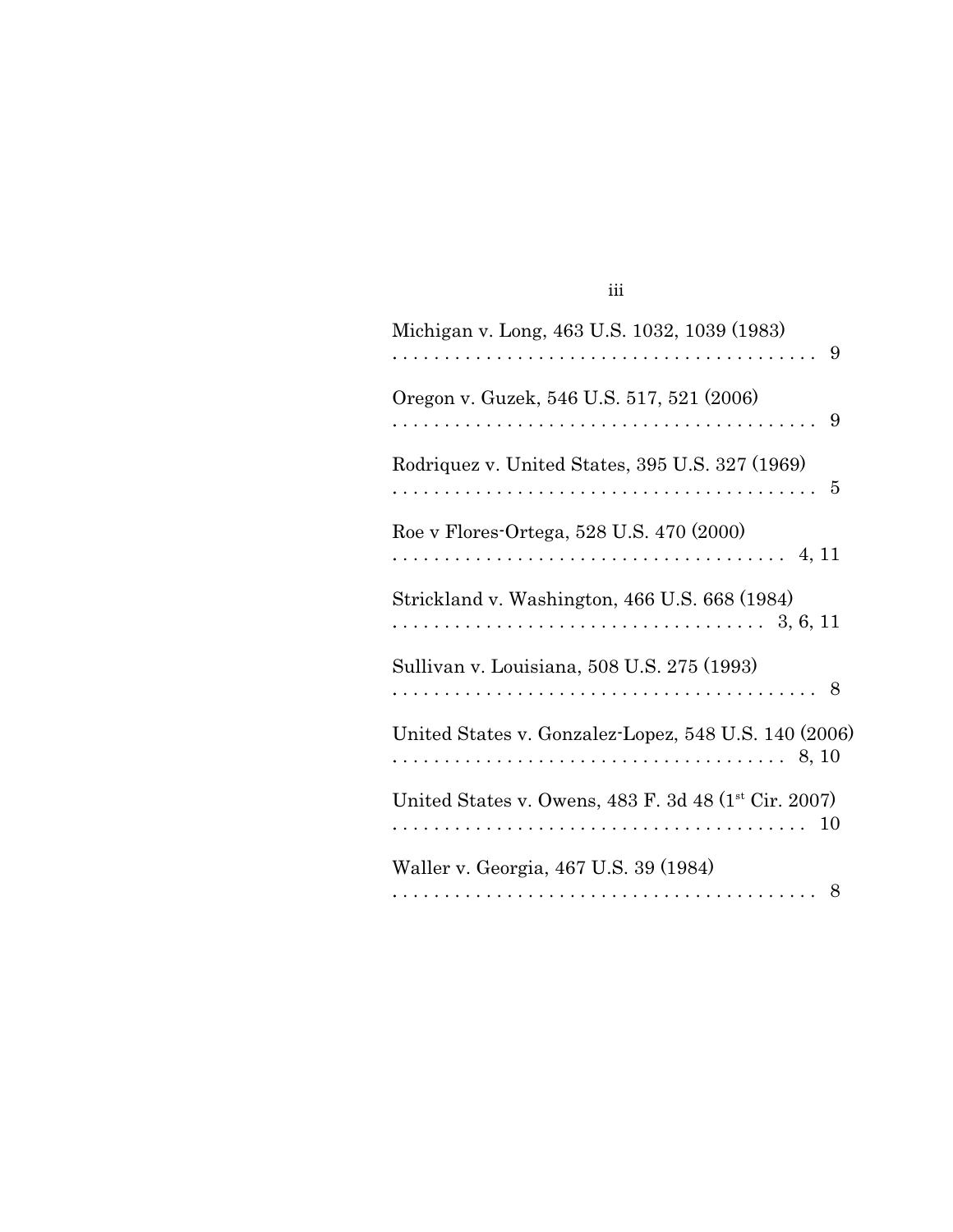#### 1

#### STATEMENT OF THE CASE

The Respondents were convicted in the Court of Common Pleas of Philadelphia as per CP 97-09- 1109 (Braheem Lewis), CP 98-07-0777 (Hakim Lewis) and CP 98-02-0065 (Ricky Mallory) following a non-jury trial before the Honorable Rayford Means. On October 5, 1998, Judge Means sentenced each of these Respondents to a term of not less than 35 nor more than 70 years imprisonment. Direct review was provided but relief was denied by the Superior Court of Pennsylvania. The Supreme Court of Pennsylvania denied Allowance of Appeal on September 5, 2000.

On November 27, 2001, the present PCRA Petition was filed raising several claims of ineffective assistance of prior counsel, among which was the claim that the Petitioner's federal and state constitutional right to a trial by jury had been abridged because their proffered waiver of jury trial was not voluntary. In that regard, the Lewis Respondents alleged that this issue was ineffectively omitted in their direct appeal to the Superior Court.

The Honorable D. Webster Keogh of the Court of Common Pleas conducted evidentiary hearings in these matters in 2004 and granted a new trial by Order dated March 2, 2004. The prosecution filed an appeal and the Superior Court of Pennsylvania reversed on November 12, 2005. Commonwealth v. Mallory, et al, 888 A. 2d 854 (Pa. Super. 2005). Respondents filed a Petition for Reargument En Banc but the same was denied by Order dated January 12, 2006.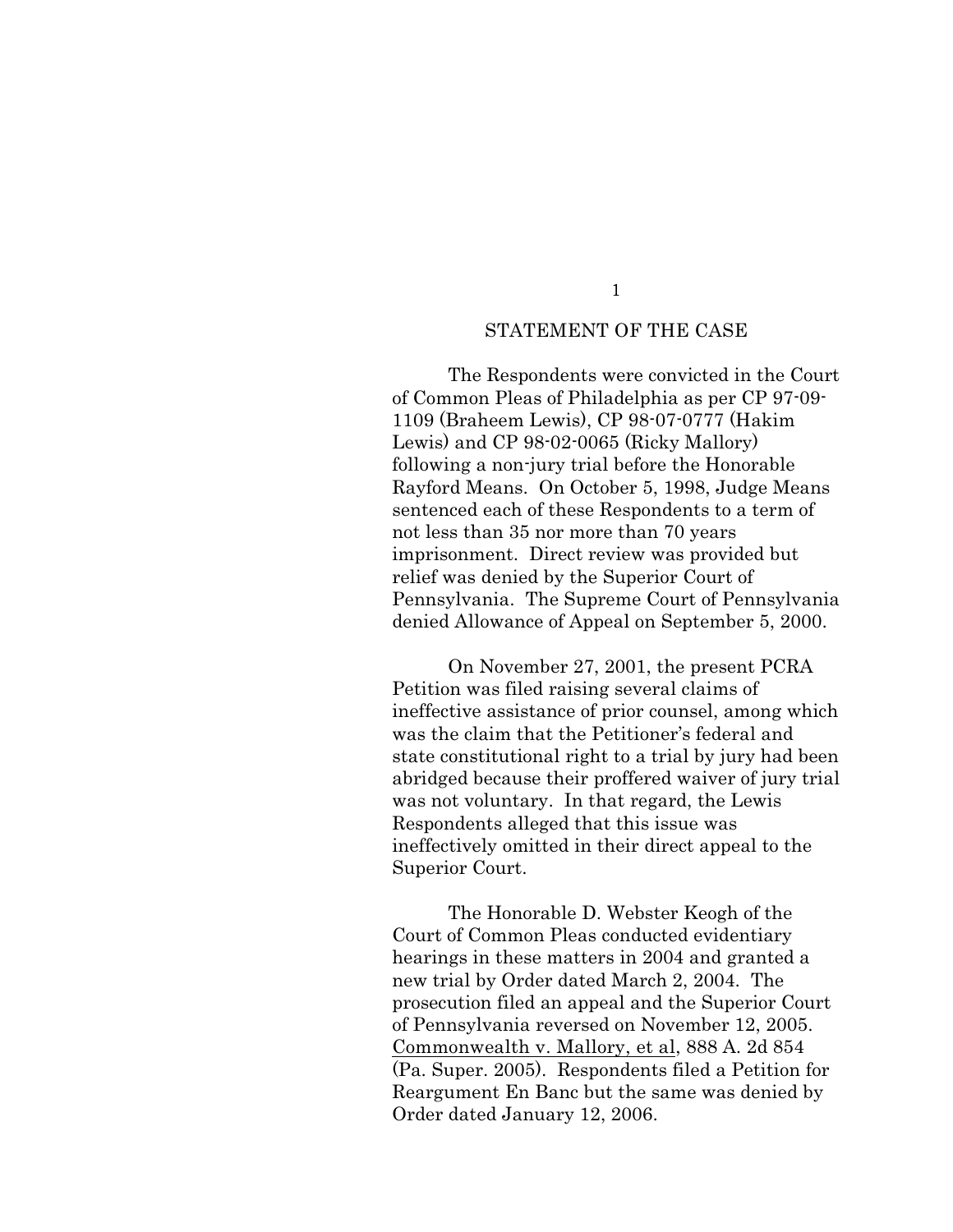The Supreme Court of Pennsylvania granted the Respondents' Petition for Allowance of Appeal on June 6, 2006. The case was argued before the Supreme Court of Pennsylvania and the matter was held under advisement until February 19, 2008, when, in an Opinion by Chief Justice Ronald Castille, the Supreme Court reversed the Order of the Superior Court and remanded the matter to the PCRA court for further proceedings. 941 A. 2d 686 (Pa. 2008).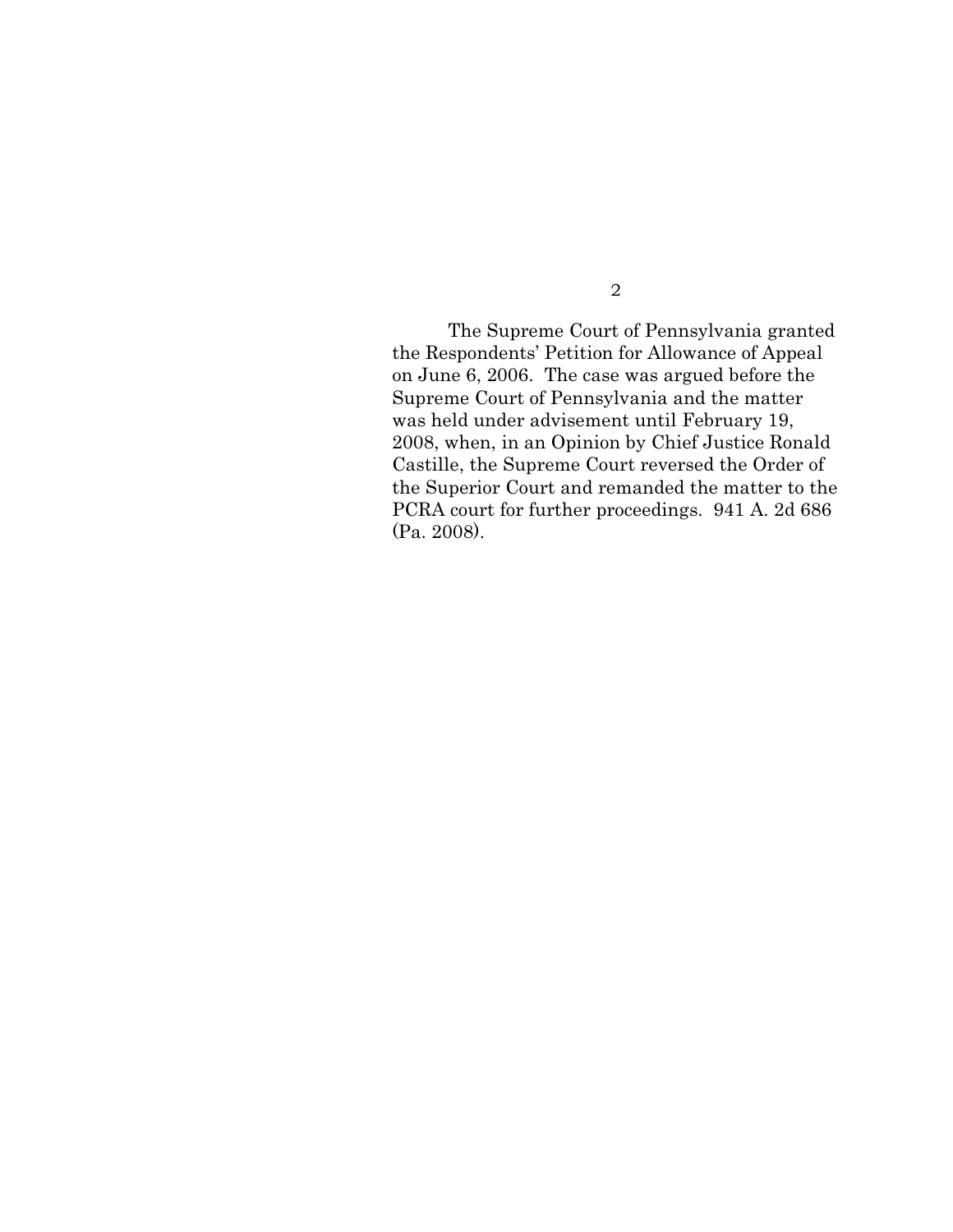#### 3

### STATEMENT OF REASONS FOR DENYING PETITION FOR WRIT OF CERTIORARI FILED BY THE COMMONWEALTH OF PENNSYLVANIA

The Commonwealth of Pennsylvania has filed a Petition for a Writ of Certiorari with this Court, raising the question as to whether a criminal defendant can establish ineffective assistance of counsel under Strickland v. Washington, 466 U.S. 668 (1984), for failing to ensure a valid jury trial waiver, without a requirement that the ineffective assistance had any effect on the verdict. The Respondents respectfully submit that this matter is not presently worthy of review before this Court since the ruling of the Supreme Court of Pennsylvania has resolved nothing about this case but has merely remanded the matter to the Post Conviction Relief Act Court for further evidentiary hearings, and has done so with state rules and procedures in mind. In addition, the Respondents note that the Supreme Court of Pennsylvania has decided this case entirely consistent with controlling United States Supreme Court precedent, including Strickland v. Washington, supra.

### THE DECISION OF THE PENNSYLVANIA SUPREME COURT WAS NOT INCONSISTENT WITH THIS COURT'S PREVIOUS RULINGS

The Supreme Court of Pennsylvania held that when a defendant seeks to collaterally attack his waiver of a jury trial on the ground that it was caused by ineffective assistance of counsel, with respect to the issue of prejudice under Strickland,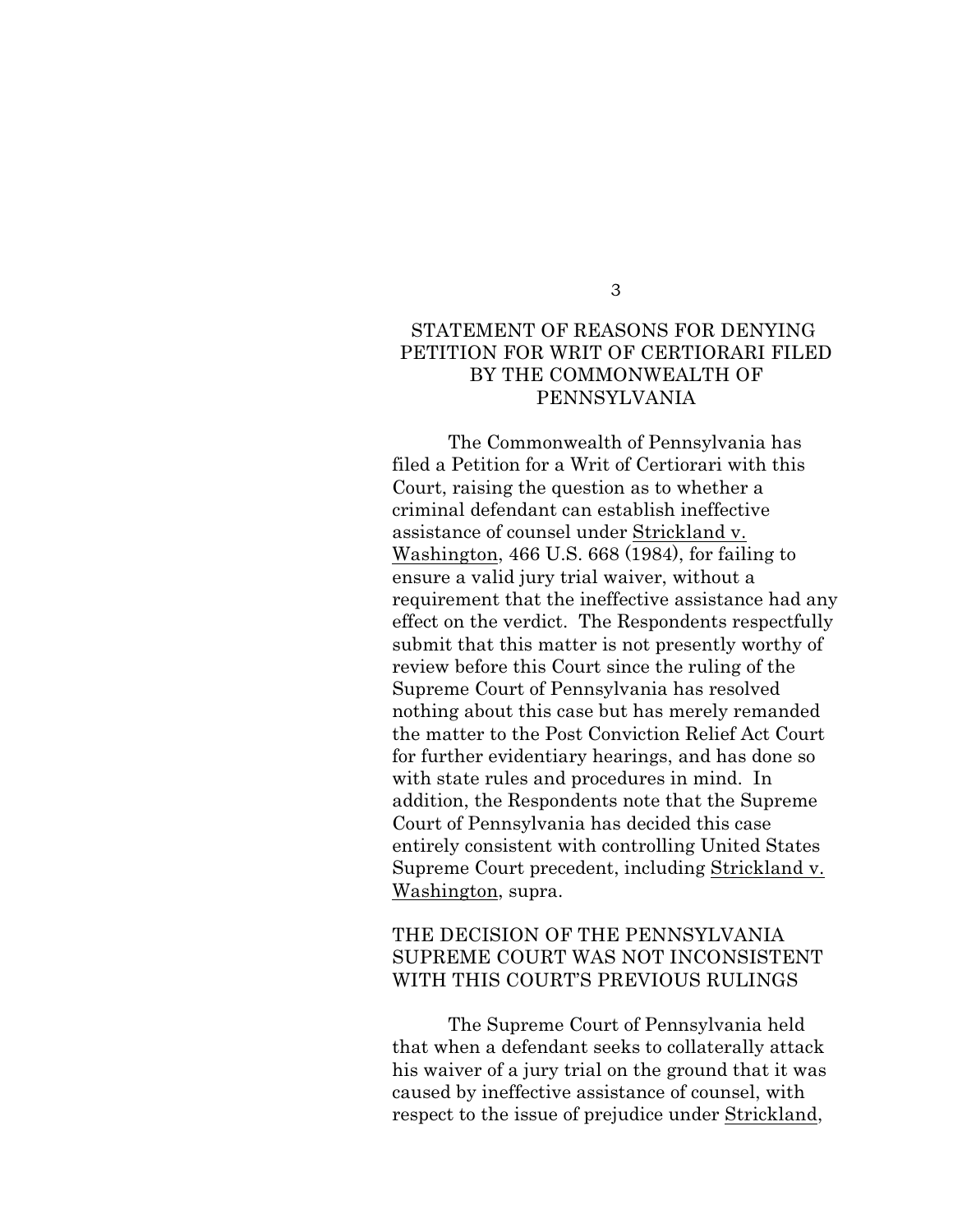supra, what the defendant must demonstrate is that there exists a reasonable probability that "the outcome of the waiver proceeding would have been different" (App.42). The Pennsylvania Supreme Court therefore remanded this matter for further proceedings, based upon that holding.

The Respondents' respectfully submit that this Court's decision in Hill v. Lockhart, 474 U.S. 52 (1985) was fairly and properly interpreted by the Supreme Court of Pennsylvania in this case. In Hill, this Court focused not on whether the result of a trial would have been different had the Petitioner not pleaded guilty, but rather what was the result of the guilty plea process itself. See also Lockhart v. Fretwell, 506 U.S. 364 (1993), where this Court stated that the prejudice component of the Strickland test focuses not merely on outcome determination but on whether the result of the proceeding in question was unfair, unreliable or defective.

Subsequent to the decision in Hill v. Lockhart, supra, this Court decided Roe v Flores-Ortega, 528 U.S. 470 (2000) and Florida v. Nixon, 543 U.S. 175 (2004). In Roe, this Court affirmed the principle that the ineffective assistance of counsel in failing to file a requested appeal entitled a defendant to a new appeal "without showing that his appeal would likely have had merit". Id. at 470. The Court stated that no specific showing of prejudice is required where counsel's ineffectiveness lead not to a judicial proceeding of disputed reliability but rather to the forfeiture of the proceeding itself. Id. at 483. In the context of an appeal, which the accused wanted to have and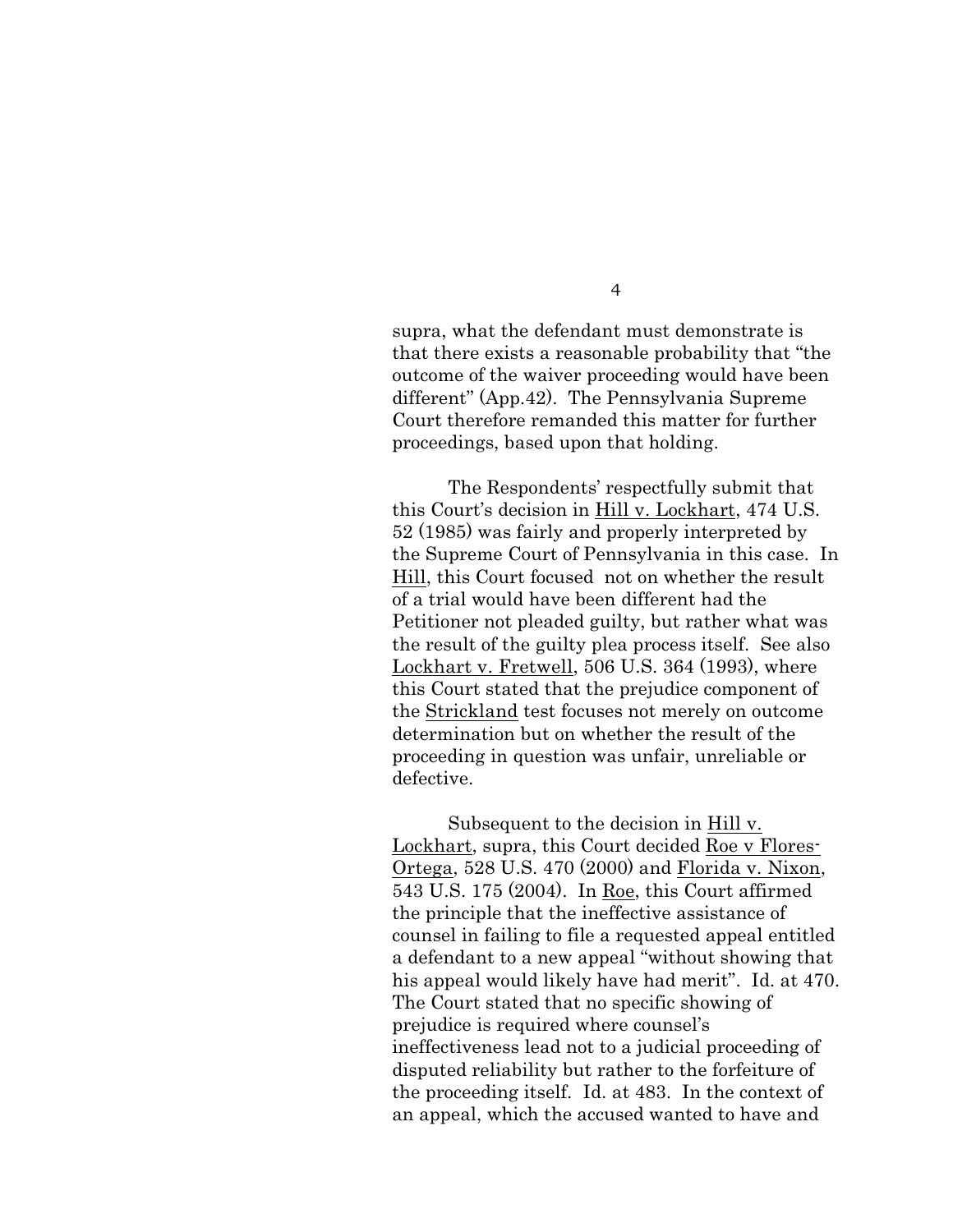to which he had a right to have, the loss of the constitutional right itself was the prejudice to the defendant. Accordingly, under Roe, all that the defendant has to show is that he would have appealed but for counsel's deficient performance, not that the appeal would have had a successful result. In reaching that conclusion, the court specifically relied upon Hill v. Lockhart, supra, as well as Rodriquez v. United States, 395 U.S. 327 (1969). Id at 485. Importantly, the Court compared the decision whether to appeal to the decision whether to plead guilty, and noted that both involve a decision personal to the defendant. The same is true with respect to the decision whether or not to waive the right to jury trial. Duncan v. Louisiana, 39 U.S. 145 (1968) (defendant has federal constitutional right to a jury trial through the  $14<sup>th</sup>$  Amendment). If in the context of a guilty plea ("waiver of trial") or a waiver of an appeal, where there is a claim of ineffective assistance of counsel, the defendant only has to show that there is a reasonable probability that otherwise the defendant would have exercised the constitutional right in question (i.e., to plead not guilty or to take an appeal), the same analysis should apply with respect to the decision to proceed with or to waive a jury trial. Thus the prejudice analysis in such cases would be limited to determining whether or not at the stage of the proceedings involved (here, the jury waiver decision), there would have been a different outcome but for the ineffective assistance of counsel.

In Roe, the Court concluded that it would impose too heavy a burden on a defendant to have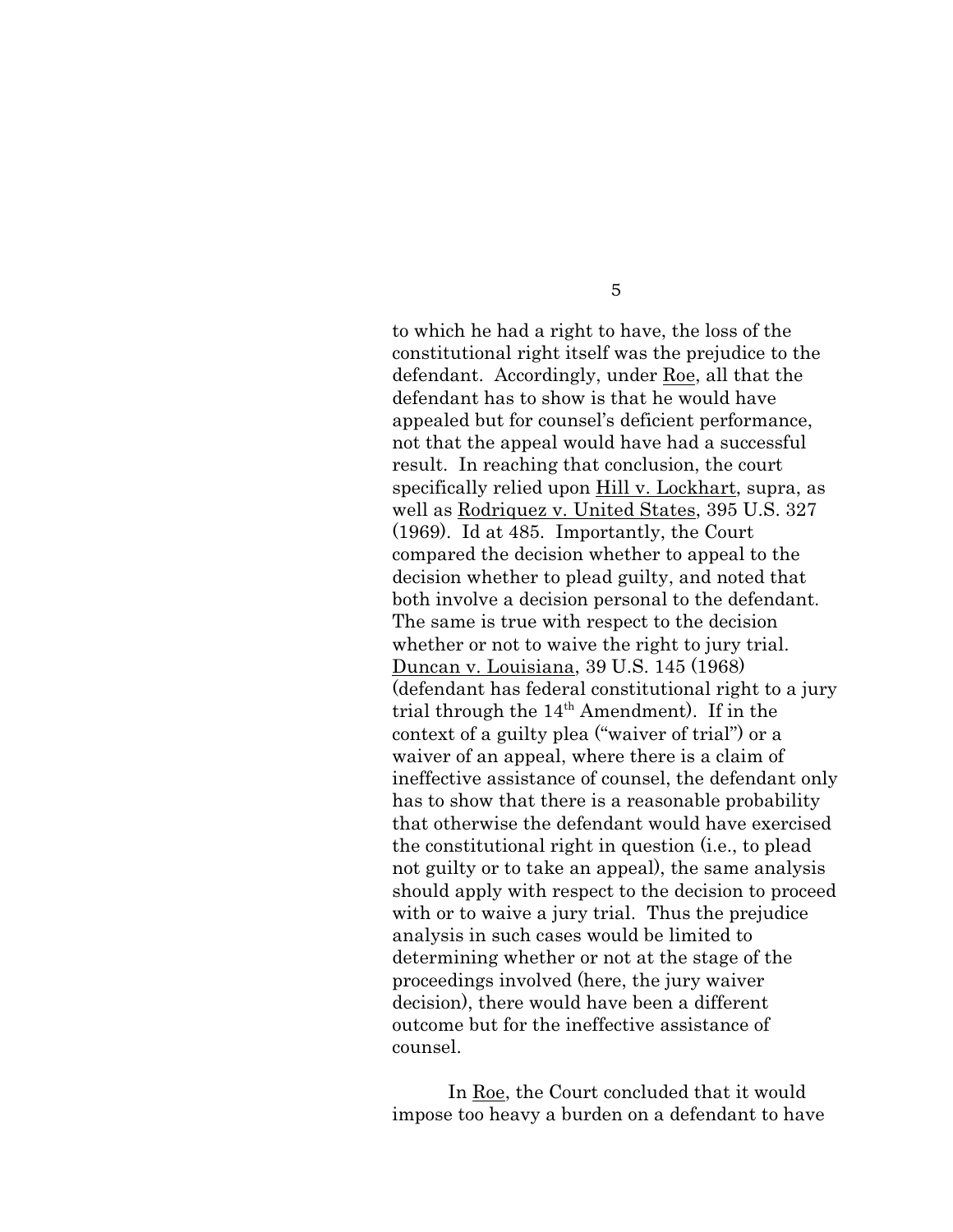to prove that he would have had a successful appeal in order to recover that lost right; rather, the Court only requires that the defendant demonstrate that, but for counsel's deficient conduct, he would have pursued that right.

In Florida v. Nixon, supra, the Court was faced with a situation where defense counsel had failed to obtain the defendant's express consent to a strategy of conceding guilt at the guilt phase of a capital trial. The Court concluded that this failure did not automatically render counsel's performance constitutionally inadequate. The Court cited its earlier decision in Jones v. Barnes, 463 U.S. 745 (1983) for the proposition that only a defendant can determine whether to plead guilty, waive a trial by jury, testify in his own behalf or take an appeal. The Court observed that as to these decisions, the law is not focusing on a tactic or a strategic choice; rather, these are matters of the highest stakes for an accused requiring "the utmost solicitude". Id. at 187. An attorney's tactical concession of his client's guilt represents a strategic trial decision subject to a normal prejudice requirement as set forth in Strickland, supra, that is, that the outcome of the trial itself would have been different had the attorney acted differently.

Accordingly, the Respondents respectfully submit that the instant situation does not present a claim of "trial error", or an error which occurred during the presentation of a case to the jury and which therefore could be quantitatively assessed in the context of other evidence presented in order to determine wether or not the outcome of the trial would have been different. Arizona v. Fulminante,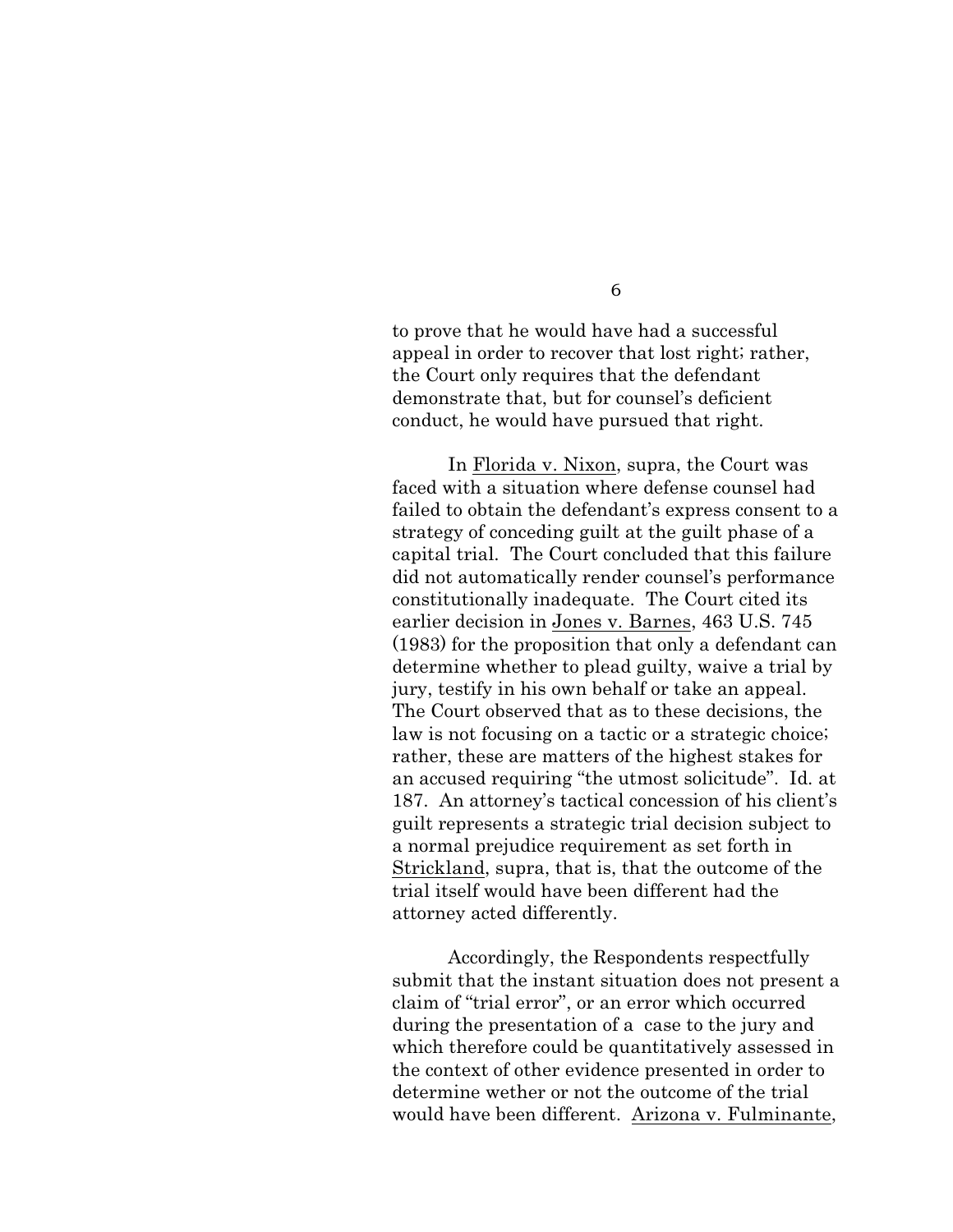499 U.S. 279, 308 (1991). This case presents a situation where, like the right to plead not guilty and the right to pursue a direct appeal, the Respondents were, as a result of ineffective assistance of counsel, deprived of a federal and state constitutional right. In such a situation, as this Court has already made clear, the Respondents cannot be asked to prove that the outcome of a jury trial would have been different than the outcome of the non-jury trial that they actually had. Rather, what the Respondents can be requested to prove, and hope to do so upon remand, is that had counsel provided effective assistance, they would most assuredly had requested a jury trial. Duncan v. Lousiana, supra at 156 ("If the defendant preferred the common sense judgment of a jury to the more tutored but perhaps less sympathetic reaction of the single judge, he was to have it.").

In this case, the Respondents ending up forfeiting an entire judicial proceeding, to wit, their federal and state constitutional right to a trial by jury. To establish prejudice under Strickland, a Respondent need only demonstrate that the outcome of that jury waiver proceeding would have been different, not that he would have been found not guilty had there been a trial by jury. No petitioner can meet that standard because any argument to that effect would be based completely upon speculation.

Although the Respondents have contended throughout this litigation that the absence of a jury trial should be viewed as a "structural error" for which prejudice should be presumed, the decision of the Supreme Court of Pennsylvania refused to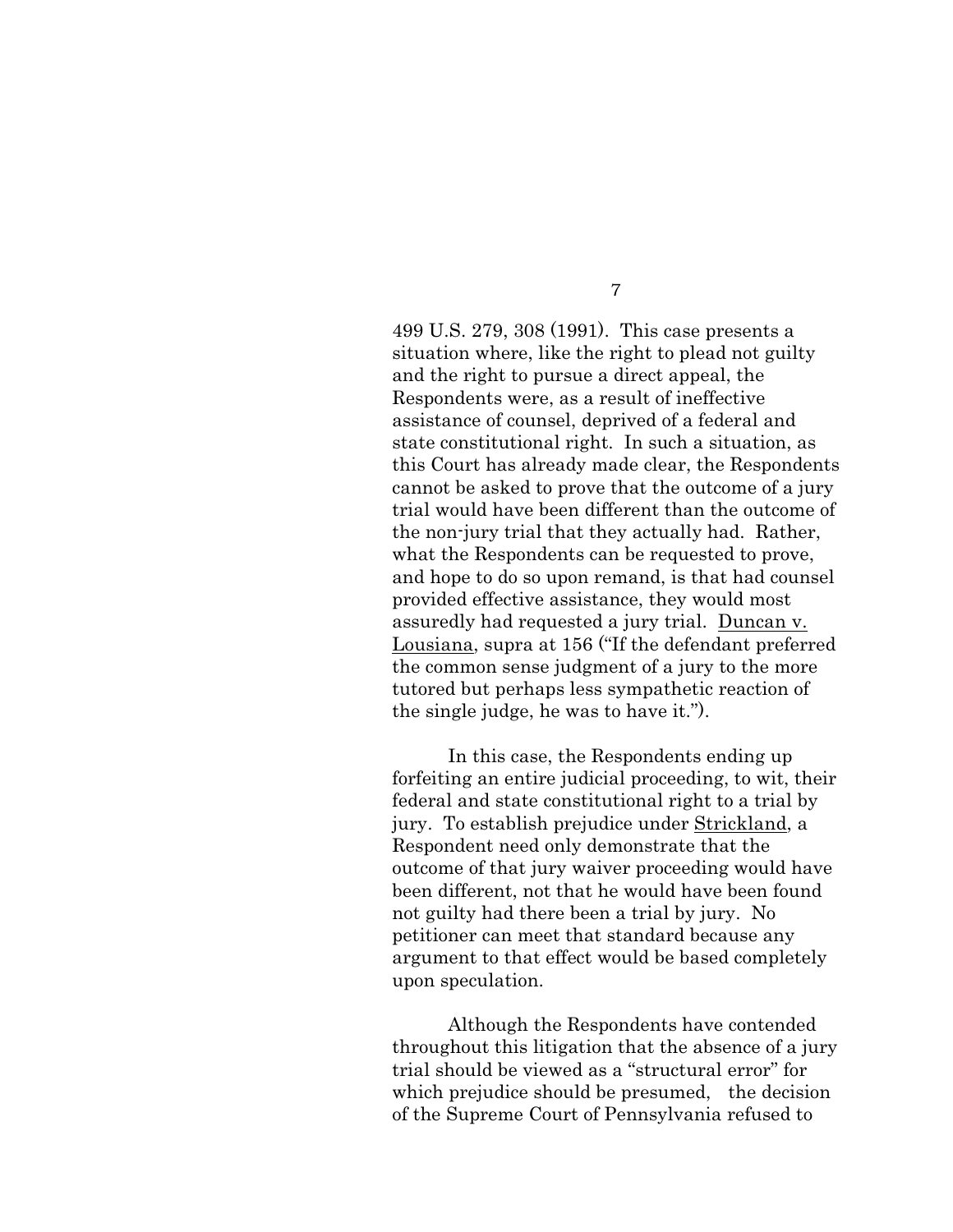accept the Respondents' argument that like reasoning in McGurk v. Stemberg, 163 F. 3d 470  $(8<sup>th</sup> Cir. 1998)$  should be adopted in this case.<sup>1</sup> In rejecting McGurk, the Opinion of Chief Justice Castille specifically states that "actual prejudice must be shown" where a criminal defendant claims that, as a result of ineffective assistance, he has lost his right to trial by jury. The Supreme Court of Pennsylvania went on to determine that the "actual prejudice" must be related to "the proceeding" in dispute, to wit, the jury waiver proceedings, and not the ultimate trial (App.38).

The lower court's conclusion that a criminal defendant does not have to demonstrate that the outcome of the jury trial would have been more favorable than the bench trial that he had is appropriate based upon this Court's precedents discussed above. As in Hill v. Lockhart, supra, the focus must be on the outcome of the proceeding at hand, not that the trial result would have been different.

<sup>1</sup> See also Waller v. Georgia, 467 U.S. 39 (1984) (the right to a public trial falls in the category of constitutional errors which are not subject to harmless error); McCaskle v. Wiggins, 465 U.S. 168 (1994) (same as to the right to selfrepresentation at trial); United States v. Gonzalez-Lopez, 548 U.S. 140 (2006) (same as to right to counsel of choice); Sullivan v. Louisiana, 508 U.S. 275 (1993) (same as to denial of the right to a jury verdict of guilty beyond a reasonable doubt) and Deck v. Missouri, 544 U.S. 622 (2005) (same as to shackling of defendant at a jury trial). Each of these constitutional deprivations is a structural defect affecting the framework in which the trial proceeds, rather than simply an error in the trial process itself. The same should be true as to the right to a trial by jury.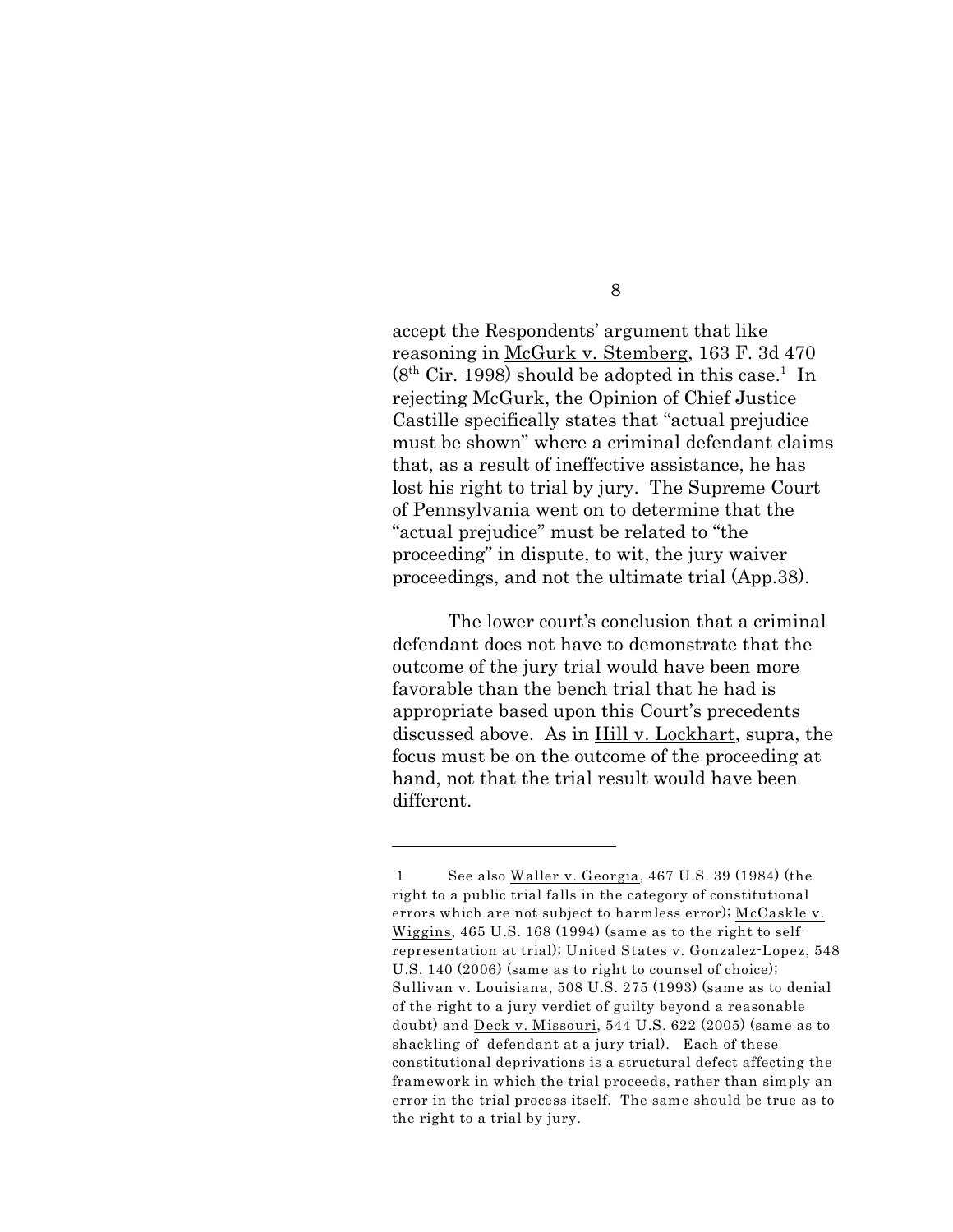## THE DECISION OF THE PENNSYLVANIA SUPREME COURT DOES NOT REPRESENT A FINAL RULING ON AN ISSUE OF FEDERAL

CONSTITUTIONAL LAW.

The mandate of the Supreme Court of Pennsylvania was simply to allow the PCRA court to focus on the totality of the circumstances that impacted upon the jury trial waiver. A remand was deemed necessary because the PCRA court had relied on the absence of an oral waiver colloquy with the trial court for too great of an extent (App.43). Thus this was clearly a matter of interpretation of Pennsylvania procedural rules, as was discussed in the Supreme Court of Pennsylvania's Opinion (see App.21-25).

This Court has repeatedly stated that where the judgment of a state court rests upon two grounds, one of which is federal and the other non federal in character, the Court has no jurisdiction to review the judgment if the non- federal ground is independent of the federal ground and adequate to support the judgment. Michigan v. Long, 463 U.S. 1032, 1039 (1983).

Therefore, this Court should refuse to review this case in light of the standards set forth in Rule 10(b) of the rules of this Court. Under 28 U.S. Code §1257(a), this Court possesses jurisdiction to review state court determinations only to the extent that they rest upon federal law. Oregon v. Guzek, 546 U.S. 517, 521 (2006).

Accordingly, this Court should allow this case to proceed with that remand order so that, as a matter of state law and procedure, the PCRA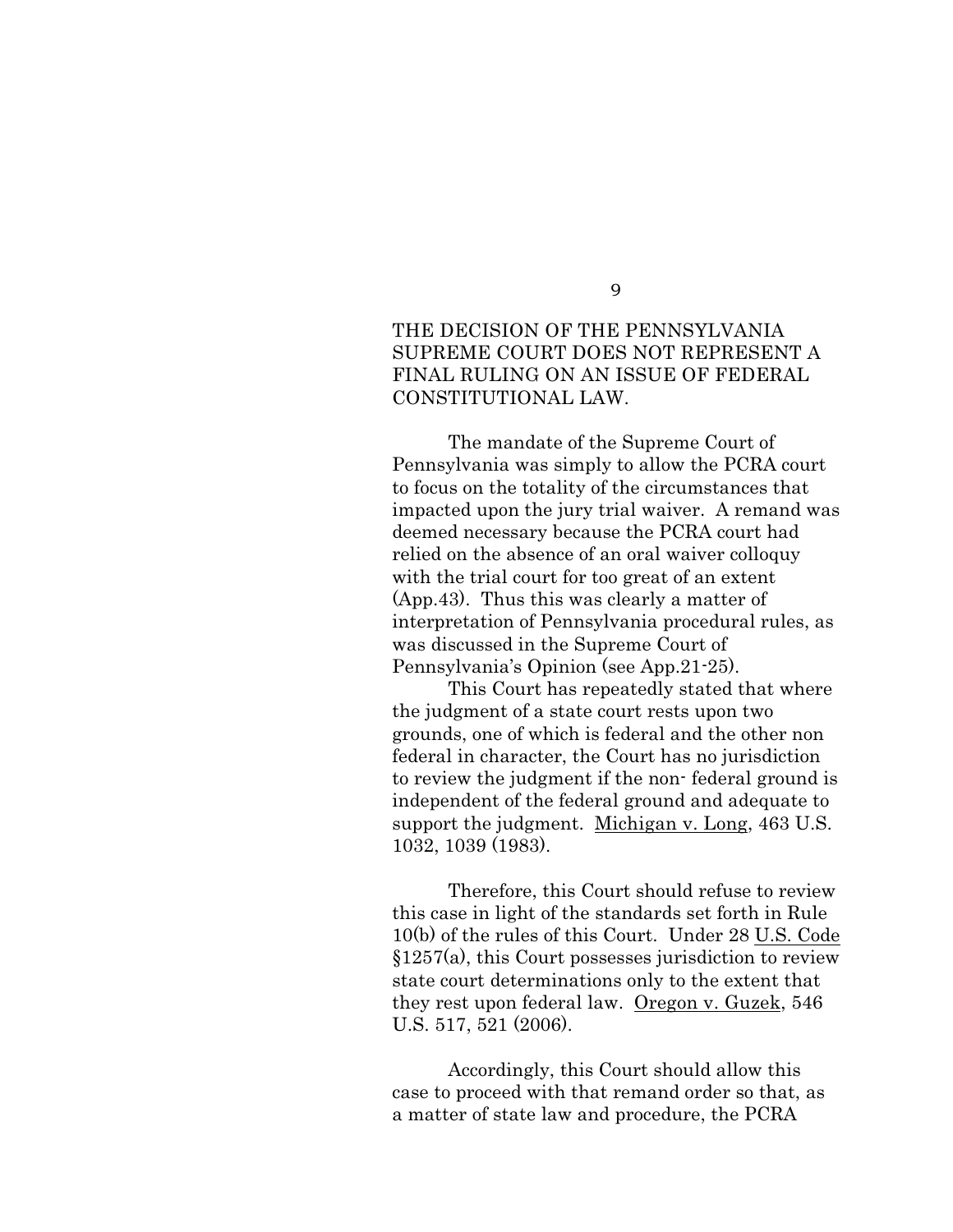court can determine whether or not the waiver of jury trial that was offered in this case should be set aside as a result of ineffective assistance of counsel. There is no need for the lower court to also decide whether or not the outcome of a jury trial, had one occurred, would have been different than the outcome of the non-jury trial that actually took place. That would be guesswork, not legal analysis. 2

<sup>2</sup> It would also mean that no defendant could ever prevail in a claim of ineffective assistance related to the jury waiver proceedings, as the defendant's burden of proof would be "insurmountable". See Justice Saylor's dissenting Opinion in Commonwealth v. Lassiter, 722 A. 2d 657, 664 (Pa. 1998), United States v. Owens, 483 F. 3d 48 ( $1<sup>st</sup> Cir.$  2007) (prejudice presumed from ineffectiveness in failing to preserve a claim that defendant denied right to a public trial because that error would almost always be held to be harmless, and thus "its denial would be without consequence") and United States v. Gonzales Lopez, supra at 2565 (Court will not require defendant "to speculate upon what matters the rejected counsel would have handled differently").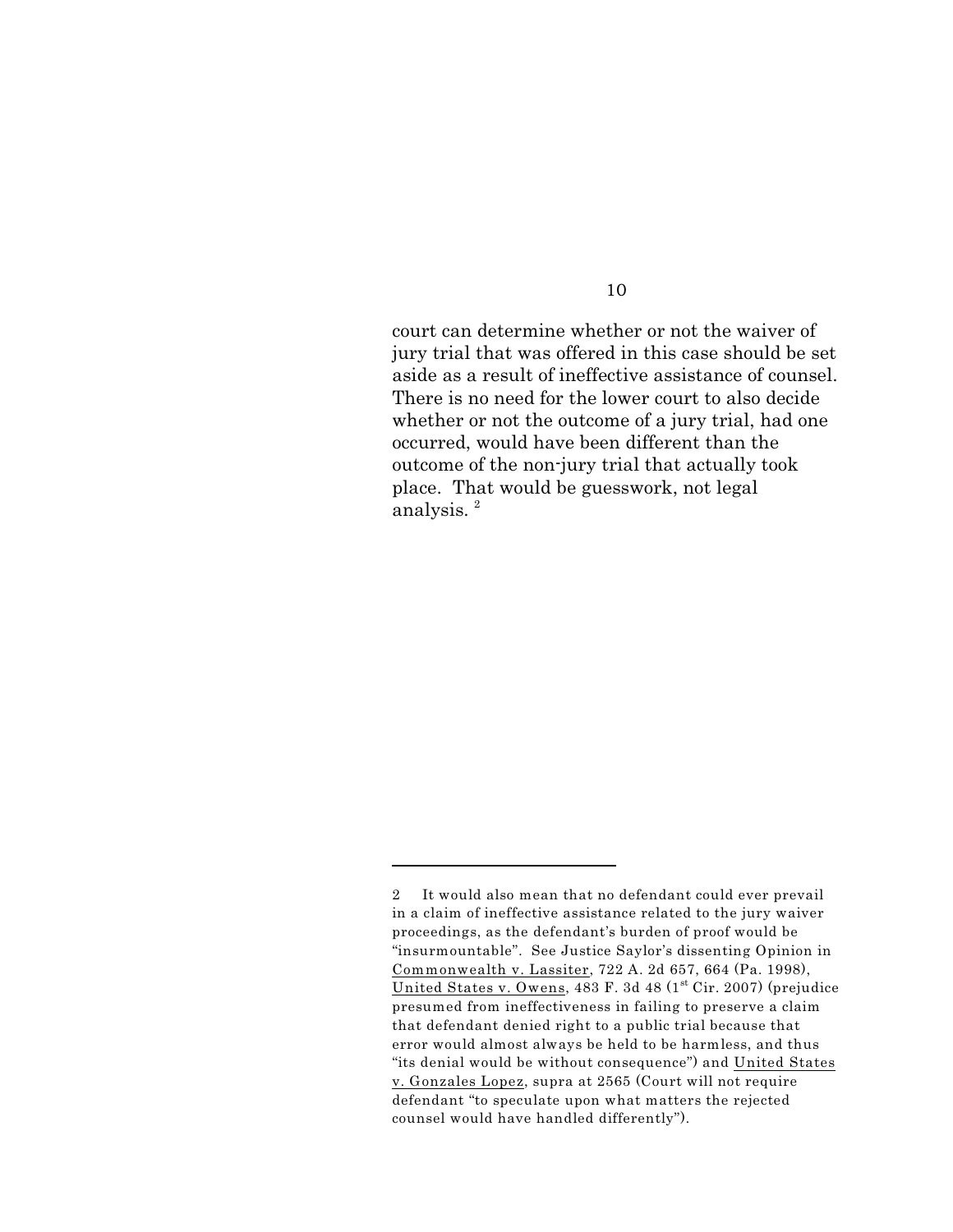# **CONCLUSION**

The Respondents respectfully submit that in this case, the Supreme Court of Pennsylvania followed this court's jurisprudence in Strickland and other cases by ruling that "actual prejudice" must be shown but that under Pennsylvania rules and laws, the analysis provided so far by the PCRA court was not adequate. The ruling of the Supreme Court of Pennsylvania did not hold that there should be a presumption of prejudice on the structural error theory advanced by counsel for the Respondents; rather, the Supreme Court of Pennsylvania has merely ruled that the defendant must show "actual prejudice" with regard to the jury waiver proceeding and not the trial. Since that conclusion is consistent with Hill v. Lockhart, supra, Roe v. Flores-Ortega, supra and Strickland, supra, there is no justification for further delay in this case by review being granted in this Court. Therefore, the Commonwealth's Petition should be denied.

Respectfully submitted,

BURTON A. ROSE Attorney for Respondents

 $\overline{\phantom{a}}$  , where  $\overline{\phantom{a}}$  , where  $\overline{\phantom{a}}$  , where  $\overline{\phantom{a}}$